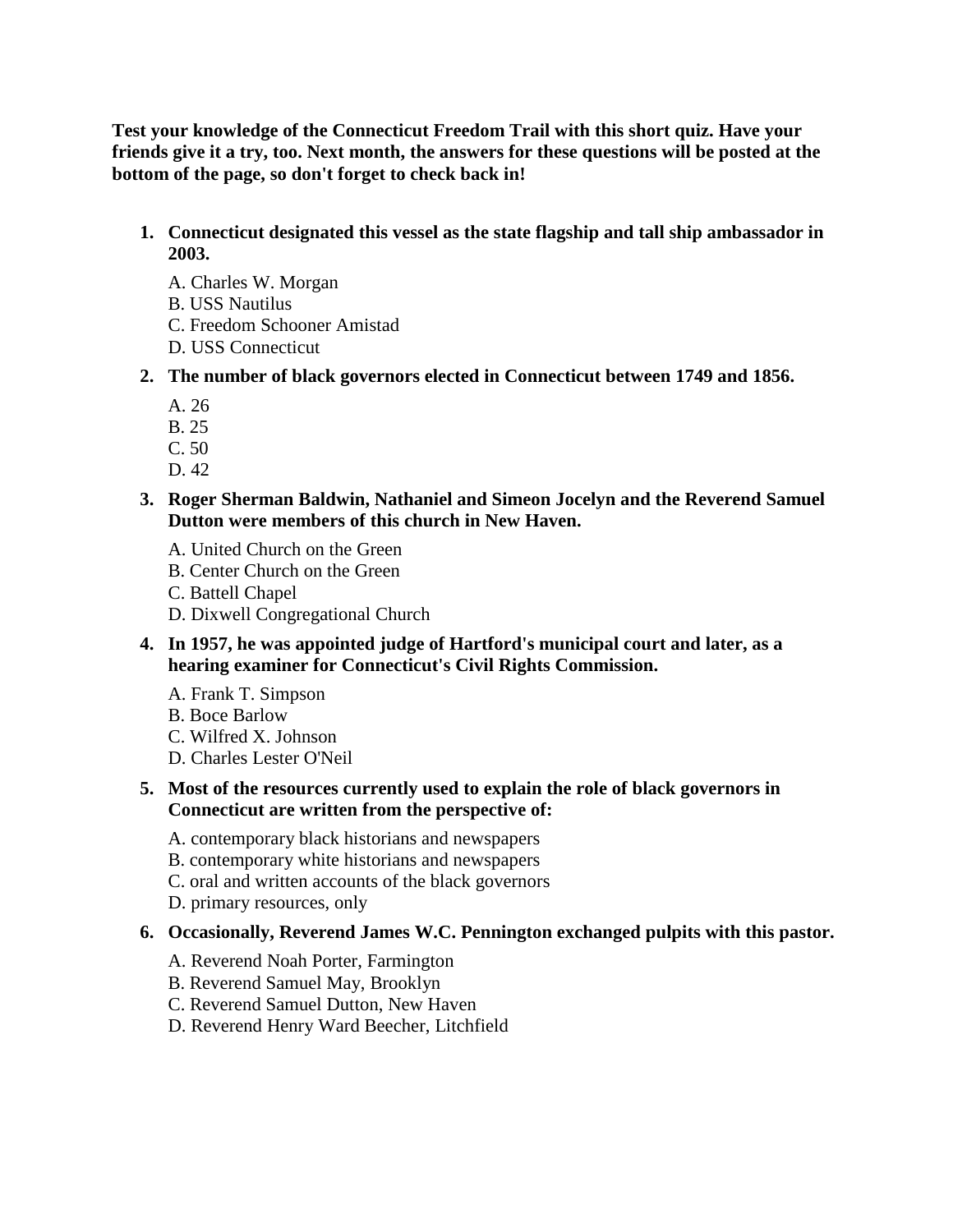- **7. Carrying with him a letter of recommendation from Mark Twain in 1881, this artist moved to France where he studied in prestigious Parisian art schools and painted in the surrounding countryside.** 
	- A. Ed Hamilton
	- B. Charles Ethan Porter
	- C. Paul Robeson
	- D. Edward A. Bouchet

## **8. He was the sixth person awarded a doctoral degree in the Western Hemisphere.**

- A. Lyman Beecher
- B. Amos Beman
- C. James W.C. Pennington
- D. Edward A. Bouchet
- **9. Hartford poet Ann Plato and daguerreotypist Augustus Washington were among the teachers at this church's school in Hartford.** 
	- A. Union Baptist Church
	- B. Center Church
	- C. Talcott Street Congegational Church
	- D. South Congregational Church

## **10. One of few locations in Connecticut where a Revolutionary War battle took place.**

- A. Criscuolo Park, New Haven
- B. Pitkin Basin, Farmington
- C. Fort Trumbull, New London
- D. Fort Griswold, Groton
- **11. As the sole employee of the Connecticut Inter-Racial Commission, he worked to end discrimination in education, housing, unions and employment.** 
	- A. Wilfred X. Johnson
	- B. Frank T. Simpson
	- C. Boce Barlow
	- D. William Best
- **12. At the Spring 1880 Republican National Convention in Chicago, he spoke out against the Repubilcan party, criticizing its failure to protect black voters in the South.** 
	- A. Amos Beman
	- B. Samuel May
	- C. William Winters
	- D. George Jeffrey

#### **13. He was elected as the black governor from Durham in 1820**

- A. Ira Tossett
- B. Boston Trowtrow
- C. Caesar
- D. Boston Nichols